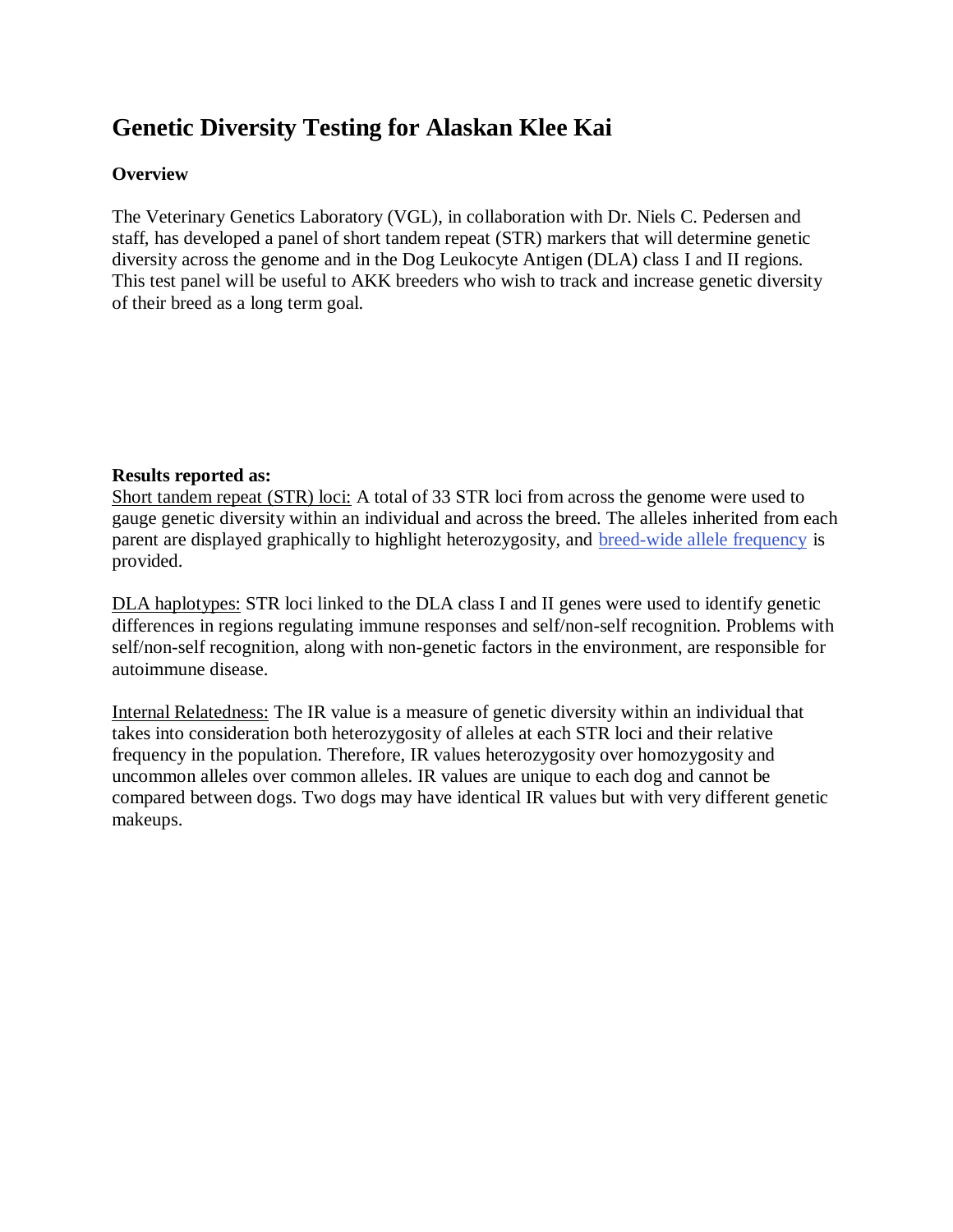# **Introduction**

The Alaskan Klee Kai (AKK) is a type of dog developed between the early 1970s and 1988 exclusively by Linda Spurlin and her family in Alaska. Apparently breeding this little dog was inspired by a mixed breed rescue named Curious that looked like a small Alaskan Husky. Curious was acquired on a visit to a brother-in-law in Oklahoma, and seemed to be the result of a mating between a purebred Alaskan Husky and a small dog of unknown ancestry. Due to the positive response to this dog once back in Alaska, Linda Spurlin decided to develop more of these dogs, and meanwhile her brother-in-law had the same idea. When he decided to stop, he sold his best dogs to Spurlin, who continued to refine these original crosses by carefully selecting only those individuals that met her standards for appearance, temperament, and health. When Spurlin retired, she sold her remaining stock to Eileen Gregory, who ultimately played a pivotal role in getting the breed more widely accepted.

Although the ancestry of the small dog that produced Curious was never determined, the AKK breed was purportedly the result of a limited number of crosses between only 9 dogs, several Siberian and Alaskan Huskies, a Schipperke and an American Eskimo Dogs. The new "breed" was first shown to the public in 1988 as the Klee Kai. It was later split into the Alaskan Klee Kai and Klee Kai in 1995, but consolidated again in 2002 under the name Alaskan Klee Kai. The Alaskan Klee Kai (AKK) was officially recognized by the American Rare Breed Association (ARBA) in 1995 and by the United Kennel Club (UKC) in 1997.

AKK occur in three size ranges: 1) Toy -  $\leq$ 13 inches; 2) Miniature - >13 inches and  $\leq$ 15 inches, and Standard -  $>15$  inches and  $\leq 17$  inches. AKK of these various sizes may occur in the same litters. The temperament of AKK resembles that of their progenitors and they are usually described as extremely active, highly intelligent, easily trained, but with a tendency to be head strong. They require good socialization with other humans and dogs and a firm hand as to who is the boss. They are purportedly good chewers, diggers and jumpers and not always easily contained in a home or yard.

There is a need to obtain accurate information about potentially heritable disease problems in AKK, but it appears that most health problems have been acquired by descent from founding breeds. AKK suffer inordinately from hepato-portal shunts, cryptorchidism, umbilical hernias and patellar luxation. Liver shunts and luxating patella tend to be problems of many small breeds. Heart problems include mitral valve stenosis (more in larger breeds) and patent ductus arteriosus (more in small breeds). All of these conditions involve complex genetics (several genes) and the causative mutations appear to be ancient, as they are found in many pure breeds and occur with increasing frequency as a breed becomes more inbred. Severe pancreatitis also appears to affect the breed, as it does with Yorkshire Terriers and Schnauzers, and can be related to genetic problems such as post-prandial hyperlipidemia, which may involve a single gene mutation. The genetic basis for pancreatitis in AKK may have been inherited by descent or involve mutation(s) unique to the breed. Two conditions linked to the immune system appear to be on the rise in the breed. Autoimmune thyroiditis leading to hypothyroidism is usually the first and most common autoimmune disorders associated with excessive inbreeding. Allergies are related to autoimmunity and often increase in incidence with that of autoimmune disorders. Both conditions are related to a loss of genetic diversity, especially in the immune system, and affect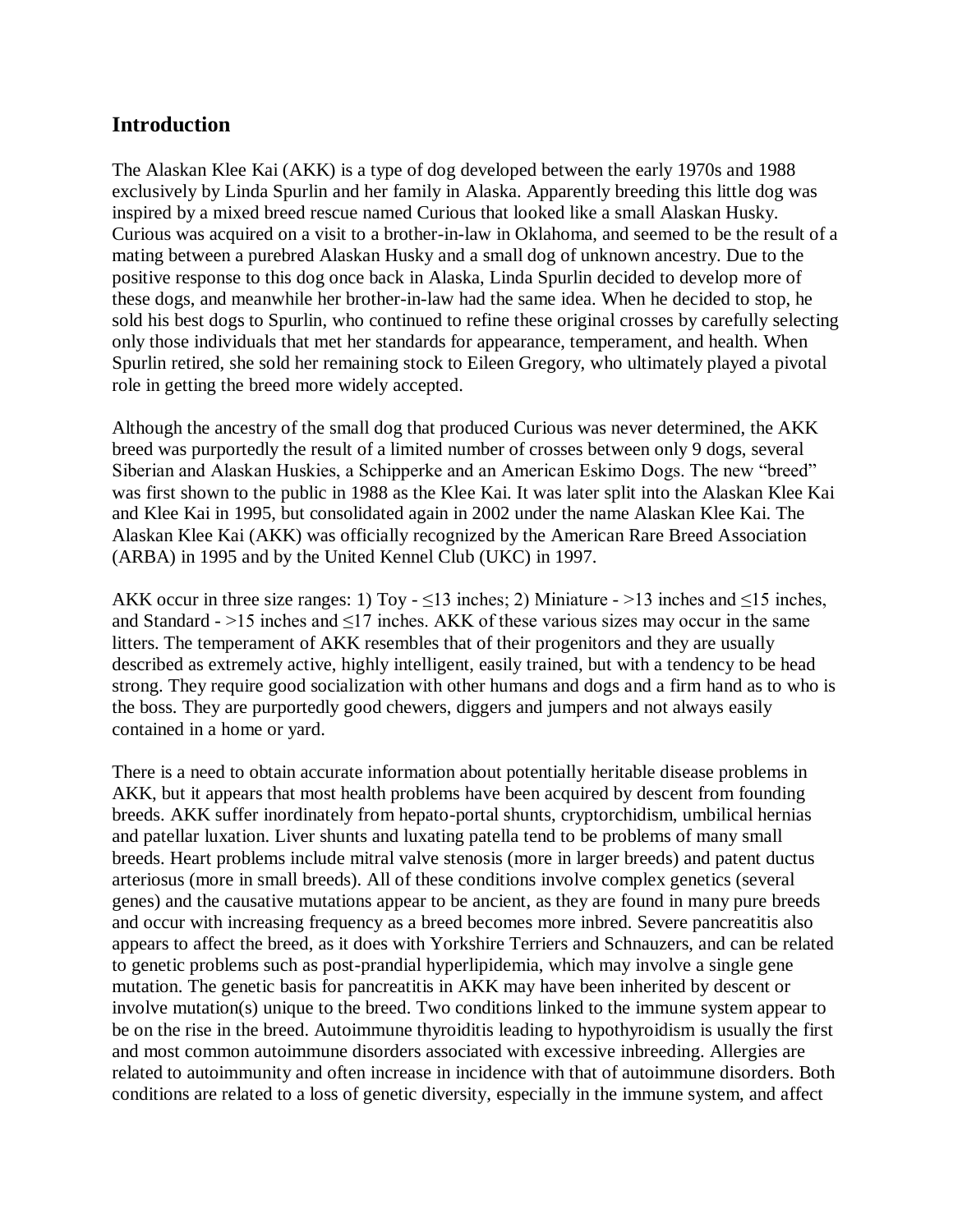the ability of an individual to differentiate what is self from non-self (i.e., reacting to the thyroid gland as if it were foreign). Skin, food, and respiratory allergies occur when the immune system has trouble differentiating common parasites from things like pollen grains, molds and common house mites, or more ancient constituents of a dog's diet from modern ones.

# **The Canine Genetic Diversity Test**

# **A. Standard genetic assessments based on 33 STR loci on 25 chromosomes and allele frequencies**

STR markers are highly polymorphic and have great power to determine genetic differences among individuals and breeds. The routine test panel contains 33 STRs that are recommended for universal parentage determination for domestic dogs by the International Society of Animal Genetics (ISAG) with additional markers developed by the VGL for forensic purposes. Each STR locus manifests a number of different genetic configurations known as alleles. Individuals inherit one of these alleles from the sire and the other from the dam. Table 1 [\(link to table 1\)](https://www.vgl.ucdavis.edu/services/dog/GeneticDiversityTestingInAlaskanKleeKaiSTRInfo.php) lists the alleles recognized at each STR locus among the AKK tested to date, as well as listing the frequency of any given allele in the population.

# *1. Genetic assessment using allele and allele frequency data from individual STR loci*

The allele and allele frequencies can also be used to do a standard genetic assessment of each STR locus (Table 2). Na is the number of alleles that are observed at each locus, while Ne is the number of effective alleles observed at each locus. Effective alleles are those alleles that make the greatest contribution to genetic diversity at each STR locus. The Na values for individual STR loci among the initial 370 AKK ranged from a low of 2 to a high of 10, while the Ne ranged from 1.144 to 4.872. Therefore, the AKK do not possess nearly as much allelic diversity at each locus as breeds that started with a much larger number of founder dogs. Some STR loci have only 2 or 3 alleles (i.e., AHTh171-A, AHTk253, C22.278, FH2848, REN169018, REN54P11 and INRA21), which is only a fraction of the known alleles at these loci. Therefore, AKK lack diversity in virtually all of the regions of the genome that are linked to an STR locus.

The number of alleles at each STR locus is a quantitative measure of genetic diversity, but it is also important to determine whether the existing alleles segregate in a random or non-random manner. Random segregation would limit the times that two identical alleles appear at each locus (homozygosity), while non-random segregation would limit this occurrence (heterozygosity). The frequency with which a specific allele occurs at each locus can used to measure heterozygosity or homozygosity at each locus. The less frequent an allele appears at a given STR locus, the less apt it will be associated with an identical allele and the greater the heterozygosity. Observed heterozygosity (Ho) is based on the actual (observed) allele frequencies. The expected heterozygosity (He) at each STR loci is the value that would be predicted if the population was in Hardy-Weinberg equilibrium (HWE), a situation that occurs when mate selection has been totally random. Random mating limits the chances that identical alleles will occur at the same locus.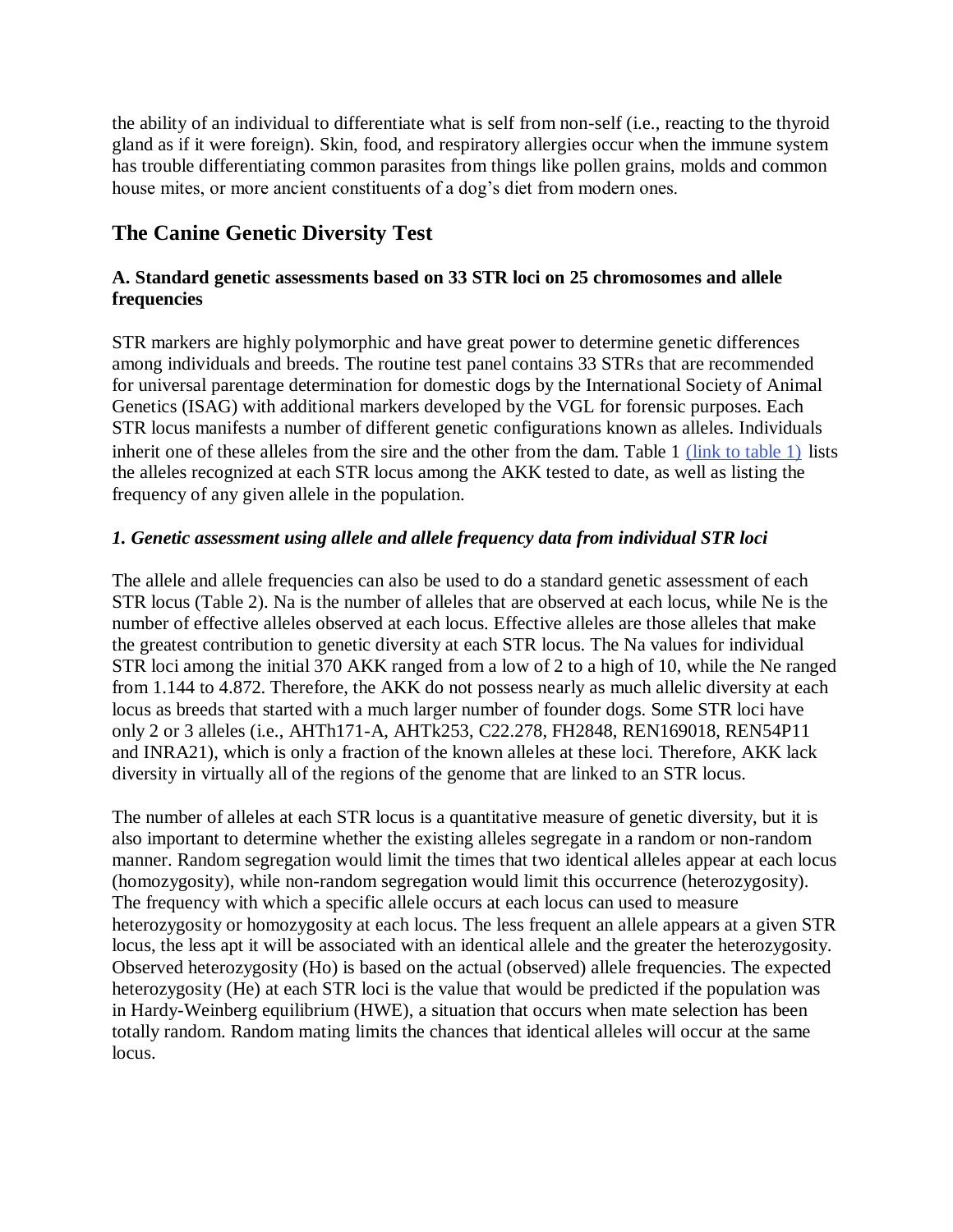The Ho for alleles at each STR locus for the initial 370 AKK ranged from 0.407 to 0.860, noting that the loci with the lowest and highest number of effective alleles often have the lowest or highest mean Ho. The smaller the number of available alleles, the greater the chance will be for both alleles to be identical and the lower the Ho value. The values for Ho and He are used to calculate what is known as F, which is a measure of how near that locus is to Hardy-Weinberg equilibrium (HWE). HWE is zero when mate selection within a population is totally random. A value of -1.00 is observed when the alleles at each locus are totally different between individuals of the population, while a value of  $+1.00$  would occur when all of the dogs shared the exact same alleles at each locus. Most of the STR loci for AKK had F values that were only slightly positive or negative, and therefore considered to be close to HWE. This means that AKK breeders are doing a very good job maintaining heterozygosity at each genomic STR locus, which can only occur when mate selection within the population is totally random. Non-random selection most commonly occurs from a popular sire effect, when one male contributes disproportionately to the genetics of a breed. It also occurs when a certain founder lineage is used more heavily than other bloodlines.

**Table 2:** Genetic assessments for individual STR loci. Na= mean alleles/locus: Ne= mean effective alleles/locus; Ho=observed heterozygosity; He=expected Heterozygosity; F=coefficient of inbreeding (deviation from HWE expectation)

| #                       | Locus                | N   | Na             | Ne    | Hο    | He    | F                        |
|-------------------------|----------------------|-----|----------------|-------|-------|-------|--------------------------|
| 1                       | <b>AHT121</b>        | 540 | 7              | 3.169 |       |       | $0.696$ $0.684$ $-0.017$ |
| $\overline{\mathbf{2}}$ | <b>AHT137</b>        | 540 | 6              | 4.908 | 0.819 | 0.796 | $-0.028$                 |
| 3                       | <b>AHTH130</b>       | 540 | 6              | 4.364 | 0.806 | 0.771 | $-0.045$                 |
| 4                       | <b>AHTh171-A</b>     | 540 | 4              | 2.142 | 0.524 | 0.533 | 0.017                    |
| 5                       | <b>AHTh260</b>       | 540 | 5              | 3.052 | 0.698 | 0.672 | $-0.038$                 |
| 6                       | <b>AHTk211</b>       | 540 | $\overline{4}$ | 3.211 | 0.689 | 0.689 | $-0.000$                 |
| 7                       | <b>AHTk253</b>       | 540 | 4              | 2.976 | 0.669 | 0.664 | $-0.007$                 |
| 8                       | C <sub>22</sub> .279 | 540 | 4              | 2.763 | 0.622 | 0.638 | 0.025                    |
| 9                       | <b>FH2001</b>        | 540 | 5              | 2.312 | 0.581 | 0.568 | $-0.025$                 |
| 10                      | <b>FH2054</b>        | 540 | 6              | 3.153 | 0.687 | 0.683 | -0.006                   |
| 11                      | <b>FH2848</b>        | 540 | 4              | 2.644 | 0.648 | 0.622 | $-0.042$                 |
| 12                      | INRA21               | 540 | 3              | 1.136 | 0.111 | 0.120 | 0.072                    |
| 13                      | INU005               | 540 | 5              | 2.204 | 0.546 | 0.546 | 0.000                    |
| 14                      | <b>INU030</b>        | 540 | 5              | 2.040 | 0.500 | 0.510 | 0.019                    |
| 15                      | <b>INU055</b>        | 540 | 4              | 1.809 | 0.430 | 0.447 | 0.039                    |
| 16                      | <b>LEI004</b>        | 540 | 4              | 2.063 | 0.504 | 0.515 | 0.023                    |
| 17                      | <b>REN105L03</b>     | 540 | 5              | 2.189 | 0.530 | 0.543 | 0.025                    |
| 18                      | <b>REN162C04</b>     | 540 | 3              | 1.961 | 0.485 | 0.490 | 0.010                    |
| 19                      | <b>REN169D01</b>     | 540 | 6              | 2.791 | 0.639 | 0.642 | 0.004                    |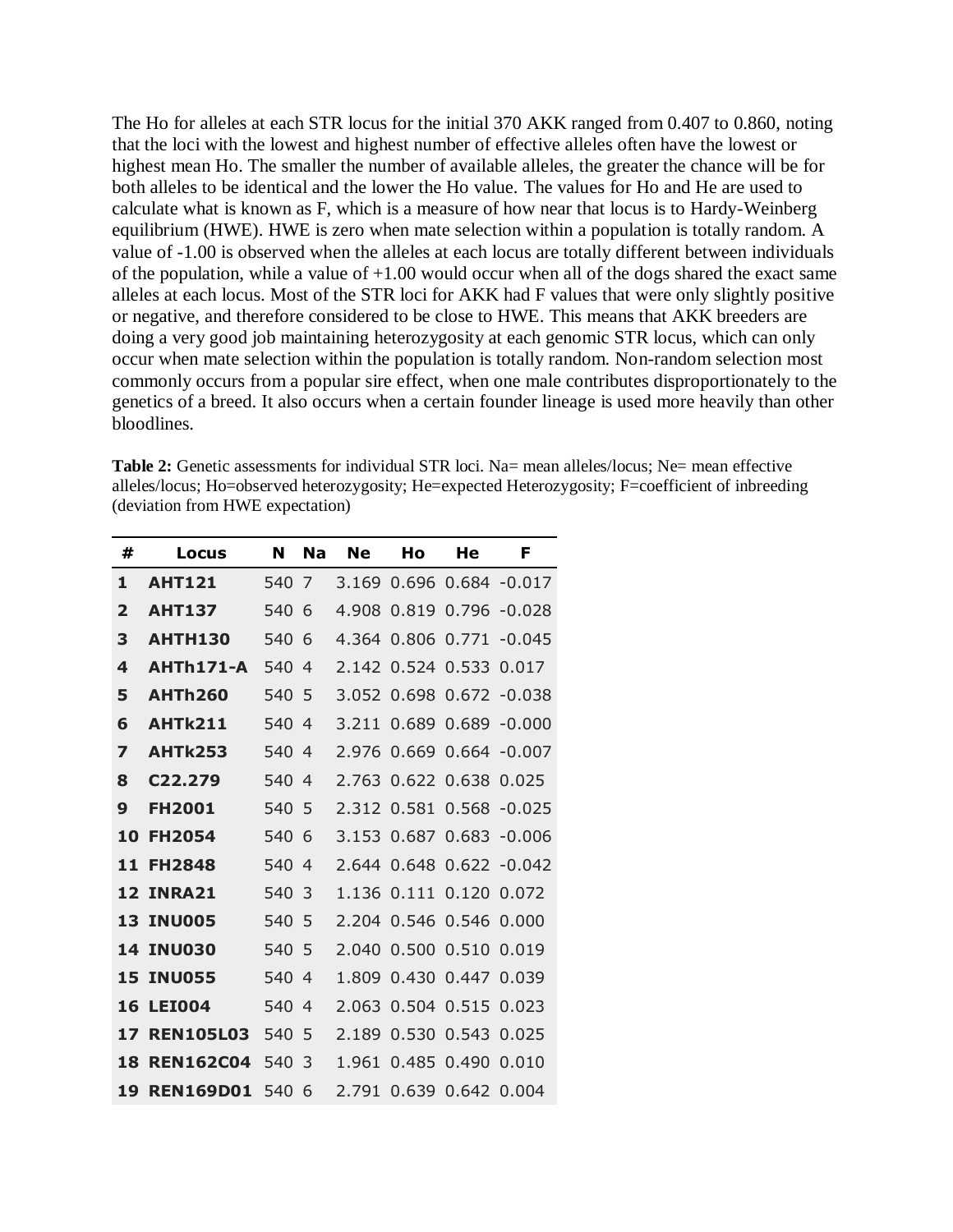| 20 REN169018 540 5 |        |  | 1.767 0.420 0.434 0.032 |                          |
|--------------------|--------|--|-------------------------|--------------------------|
| 21 REN247M23 540 4 |        |  | 2.290 0.515 0.563 0.086 |                          |
| <b>22 REN54P11</b> | 540 4  |  |                         | 2.009 0.530 0.502 -0.054 |
| <b>23 REN64E19</b> | 540 5  |  |                         | 2.917 0.667 0.657 -0.014 |
| <b>24 VGL0760</b>  | 540 9  |  |                         | 4.785 0.800 0.791 -0.011 |
| <b>25 VGL0910</b>  | 540 8  |  | 2.579 0.604 0.612 0.014 |                          |
| <b>26 VGL1063</b>  | 540 5  |  | 1.246 0.181 0.197 0.081 |                          |
| <b>27 VGL1165</b>  | 540 10 |  | 4.163 0.748 0.760 0.015 |                          |
| <b>28 VGL1828</b>  | 540 7  |  |                         | 2.443 0.607 0.591 -0.028 |
|                    |        |  |                         |                          |
| <b>29 VGL2009</b>  | 540 6  |  |                         | 3.672 0.731 0.728 -0.005 |
| <b>30 VGL2409</b>  | 540 6  |  | 1.207 0.169 0.171 0.017 |                          |
| 31 VGL2918         | 540 7  |  |                         | 2.401 0.609 0.584 -0.044 |
| <b>32 VGL3008</b>  | 540 9  |  | 3.251 0.687 0.692 0.008 |                          |

### *2. Genetic assessment of the population as a whole by combining allele and allele frequency data from all 33 STR loci*

Allele frequencies across all 33 STR loci can also be used to calculate a mean observed heterozygosity (Ho) and expected heterozygosity (He) for the population as a whole (Table 3). The population of the initial 370 AKK tested had a mean Na of 4.788 alleles per locus and a mean Ne of 2.620 alleles per locus. Therefore, only about one-half of the alleles across all 33 STR loci were contributing to the bulk of genetic diversity for the dogs tested. Mean values for Ho and He were also calculated using allele frequency data from all 33 STRs. A mean Ho of 0.573 for the 370 AKK tested was somewhat low, similar to a breed such as the Akita, which also started from a small founder populations and is therefore less genetically diverse than breeds such as the Standard Poodle and Miniature Poodle. The mean He of 0.573 for the population was nearly identical to the Ho, giving an F value of zero. This meant that the AKK population as a whole was in HWE, i.e, breeders have been doing an excellent job of avoiding inbreeding.

**Table 3:** Genetic assessment based allele frequencies at 33 STRs for the population as a whole.

|                                        | N |  | Na Ne Ho He                   | F. |
|----------------------------------------|---|--|-------------------------------|----|
| Mean 540 5.485 2.650 0.573 0.572 0.003 |   |  |                               |    |
| <b>SE</b>                              |   |  | 0.294 0.162 0.029 0.028 0.006 |    |

*3. Using allele frequency data from 33 genomic STR to examine the genetic relationship of individuals within a population.*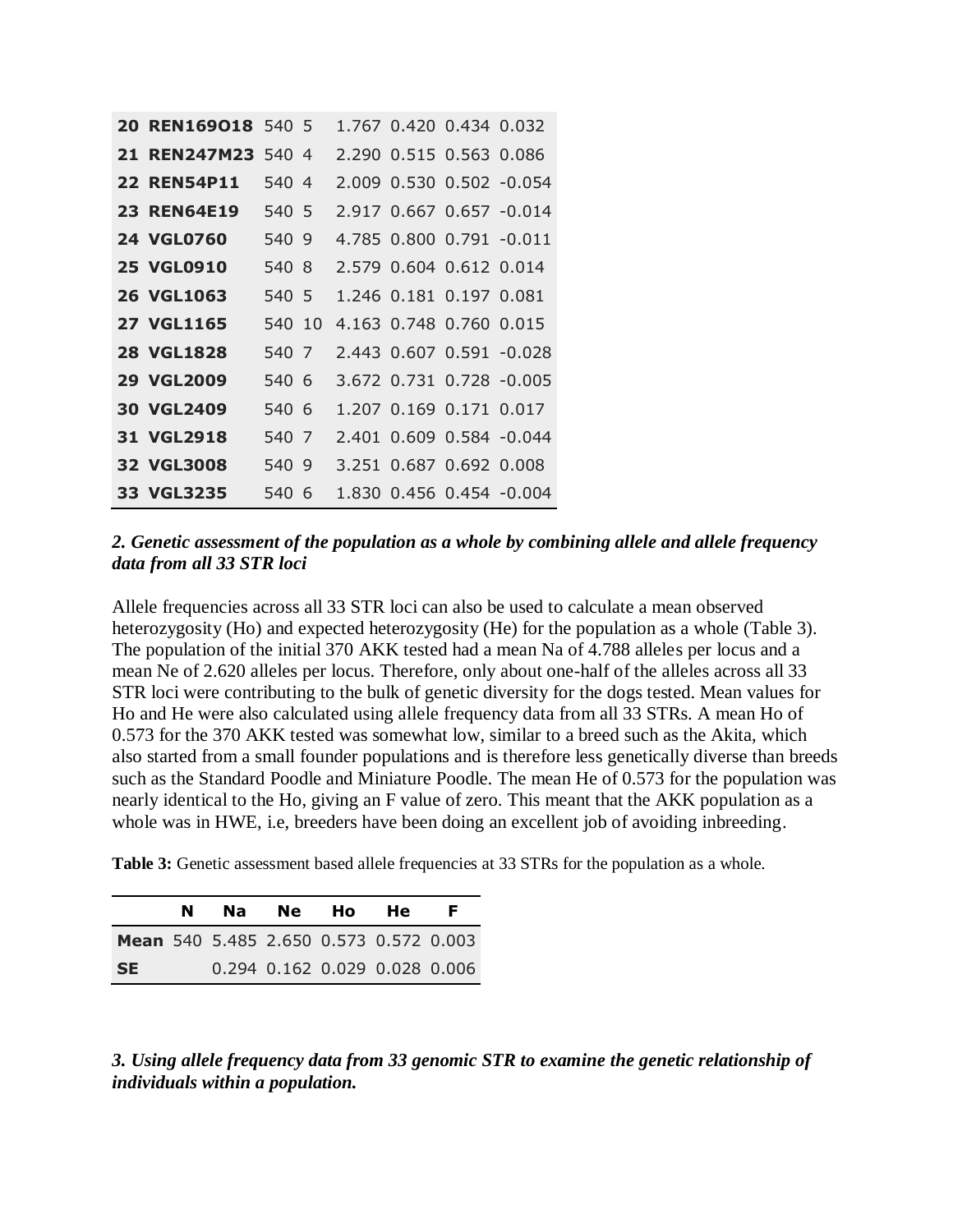Principal coordinate analysis (PCoA) uses genetic distance based on allele sharing to demonstrate genetic differentiation between individuals in related or unrelated populations. An optimized two dimensional graph portrays the degree of genetic differentiation between the 460 AKK tested. The more distant two points (dogs) are from each other, the greater the genetic differences and vice versa. This analysis shows that the 460 AKK belong to a single breed (populations). The bulk of the 460 dogs cluster around the intersection of the two coordinates, with relative few genetic outliers. This indicates that most individuals in the breed are closely related. The tightness of the cluster is somewhat unusual, given the phenotypic diversity of the breed. This indicates that the genes responsible for differences in the phenotype are widely distributed within and between individual AKK.





#### **B. The use of genomic allele frequencies to determine internal relatedness values**

#### *1. A comparison of internal relatedness of individuals in a population*

Genetic assessments such as those presented in Table 3 are indicators of population-wide heterozygosity and do not reflect the genetic diversity of individuals within the population. The genetic diversity of an individual is largely determined by the diversity inherited from each of the parents. Internal Relatedness (IR) is a calculation that has been used to determine the relative genetic contributions of both parents to an individual. The IR calculation evaluates homozygosity (identical alleles at a locus) and gives more weight to rare and uncommon alleles. On average, the lower the IR, the more outbred the individual, and the higher the score, the more inbred. IR scores of all individuals in a population can be graphed to form a curve ranging from - 1.0 to +1.0. A dog with a value of -1.0 would have received totally different alleles from both parents at each of the 33 STR loci (i.e., parents are totally unrelated), while a dog with an IR value of +1.0 has parents that contributed identical alleles at every locus (i.e., these parents were extremely related).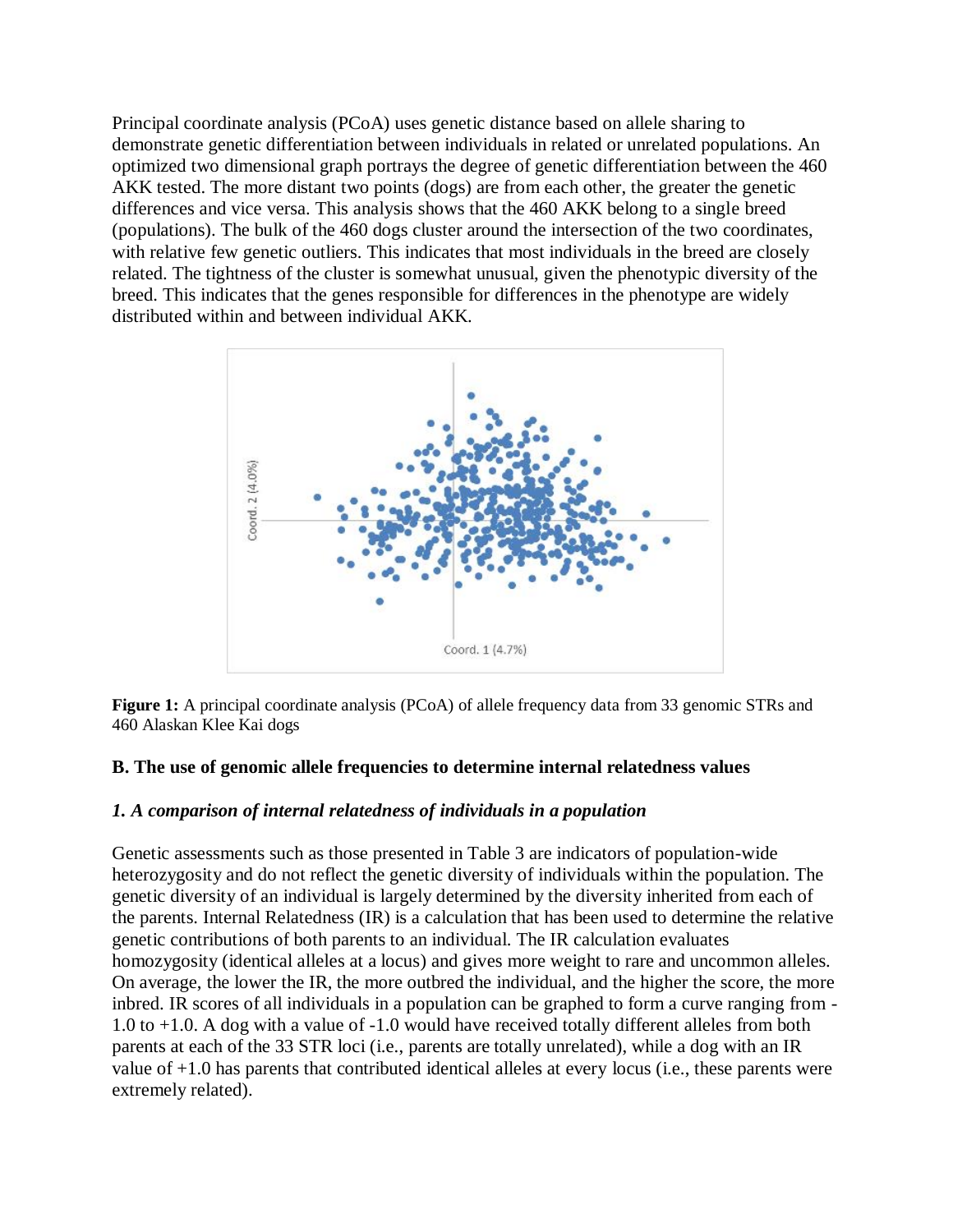The red line in figure 1 graphs the frequency of IR scores for 460 AKK. The peak value for the population is around -0.1, with very few individuals having IR scores greater than 0.20. An IR score of 0.25 would be the mean value observed in a litter of puppies born to full sibling parents that came from a normal randomly breeding cross-section of dogs. Values increasingly greater than 0.25 would only occur in situations where the full sibling parents were from populations that were not randomly bred, i.e., progressively more inbred. The relatively low peak IR values for the AKK are another indication that their parents are genetically different from each other.



**Figure 2:** Distribution of IR estimated in Alaska Klee Kai (n=460) based on intra-breed diversity (red), compared with IR adjusted to diversity lost during breed development (blue). Lost diversity was determined by comparing allele frequencies at the same loci between Alaska Klee Kai and village dogs from the Middle East, SE Asia, and the Islands Pacific. Village dogs were the most diverse population studied

## *2. IRVD values as a measure of genetic diversity lost during the entire period of breed evolution from earliest ancestors to present*

The IR values can be adjusted in such a way as to provide an estimate of total genetic diversity lost from village dog ancestors of the breed to present time. This is done by using allele frequencies obtained from DNA of present day village dogs from the Middle East, SE Asia and Island Pacific nations, which closely reflect the ancestors of dogs before extensive human directed genetic manipulation occurred. These dogs are the most random bred and genetically diverse population that has been studied to date. The adjusted IR value is known as IR-village dogs or IRVD.

The IRVD values for AKK are shown in Fig. 2 (blue line). The mean IRVD is around 0.30 for the AKK with individual IRVD values ranging from 0.00 to 0.50. The shift of the peak to the right in IRVD compared to IR values was pronounced and the bulk of AKK would now be considered products of full-sibling matings if they were village dogs. Therefore, it is obvious that the breed has lost considerable genetic diversity as they evolved from their village dog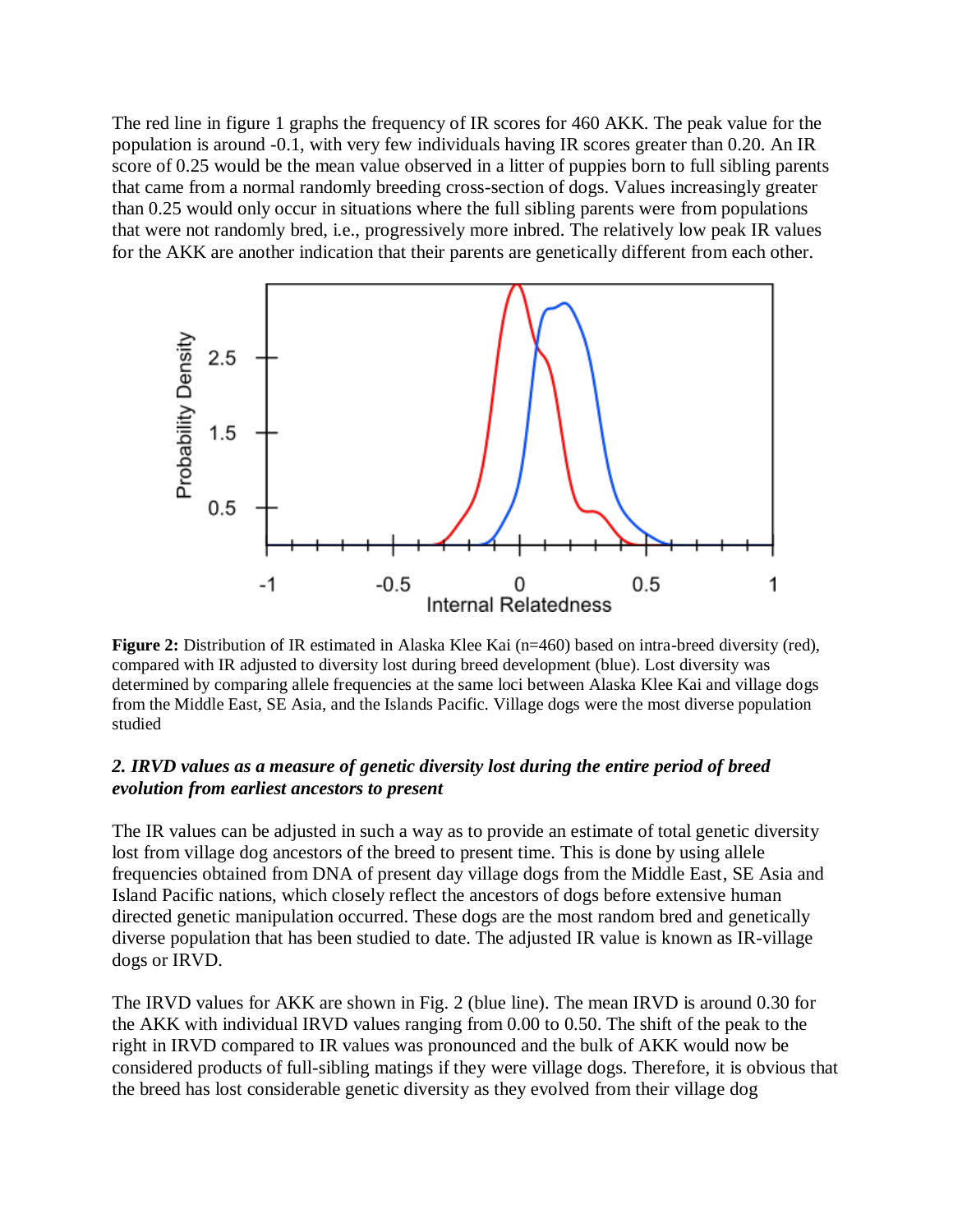predecessors to modern day AKK. However, this loss of diversity is not dissimilar to other breeds with small founder populations, such as the Akita or breeds with small numbers and less phenotypic diversity such as the Black Russian Terrier.

# **C. DLA Class I and II Haplotype frequencies**

# *1. DLA class I and II haplotypes and haplotype frequencies*

The DLA consists of four gene rich regions making up a small part of canine chromosome 12. Two of these regions contain genes that help regulate normal cell- (Class I) and antibodymediated (Class II) immunity. Polymorphisms in these regions have also been associated with abnormal immune responses responsible for autoimmune diseases. The Class I region contains several genes, but only one, DLA-88, is highly polymorphic (with many allelic forms) and is therefore most important for immune regulation. Specific alleles at the four STR loci associated with the DLA88 are linked together in various combinations, forming specific haplotypes (Table 4). Groups of genes and their alleles inherited as a block, rather than singly, are called haplotypes. The class II region also contains several genes, three of which are highly polymorphic, DLA-DRB1, DLA-DQB1 and DLA-DQA1. Specific alleles at STR loci associated with each of the three Class II genes are strongly linked and also inherited as a single block or haplotype (Table 5). One haplotype comes from each of the parents. The linkages between alleles within Class I or II regions are very strong; while linkages between regions of the DLA that are more distant from each other, such as Class I and II, are weaker. There are almost two million base pairs separating the class I and II regions, thus allowing for some genetic recombination to occur between DLA class I and II haplotypes.

We have identified 11 different STR-associated DLA Class I (Table 4) and 8 DLA Class II (Table 5) haplotypes among 365 AKK. All of these haplotypes are shared with other breeds of dogs. The number of DLA class I and II haplotypes is low compared to larger breeds such as the Standard and Miniature Poodles and Italian Greyhound, but are more typical of breeds that started with a small founder population such as the Akita, Biewer Terrier and Black Russian Terrier. There is an imbalance in the frequency of certain DLA class I and II haplotypes. The 1014 and 1040 class I haplotypes and the 2021, 2037 and 2043 class II haplotypes make 50-70% of the available haplotypes. Evidence obtained from other genetic assessments using existing DLA class I and II haplotype frequencies (Table 6) suggest that this imbalance was created at the level of the initial founders and at a time that required extensive inbreeding. However, after an initial period of inbreeding, mate selection from within the founder population eventually became quite random. Therefore, these particular haplotypes are ancestral to the breed, and it would be interesting to see if any of the heritable deleterious traits can be associated with these haplotypes.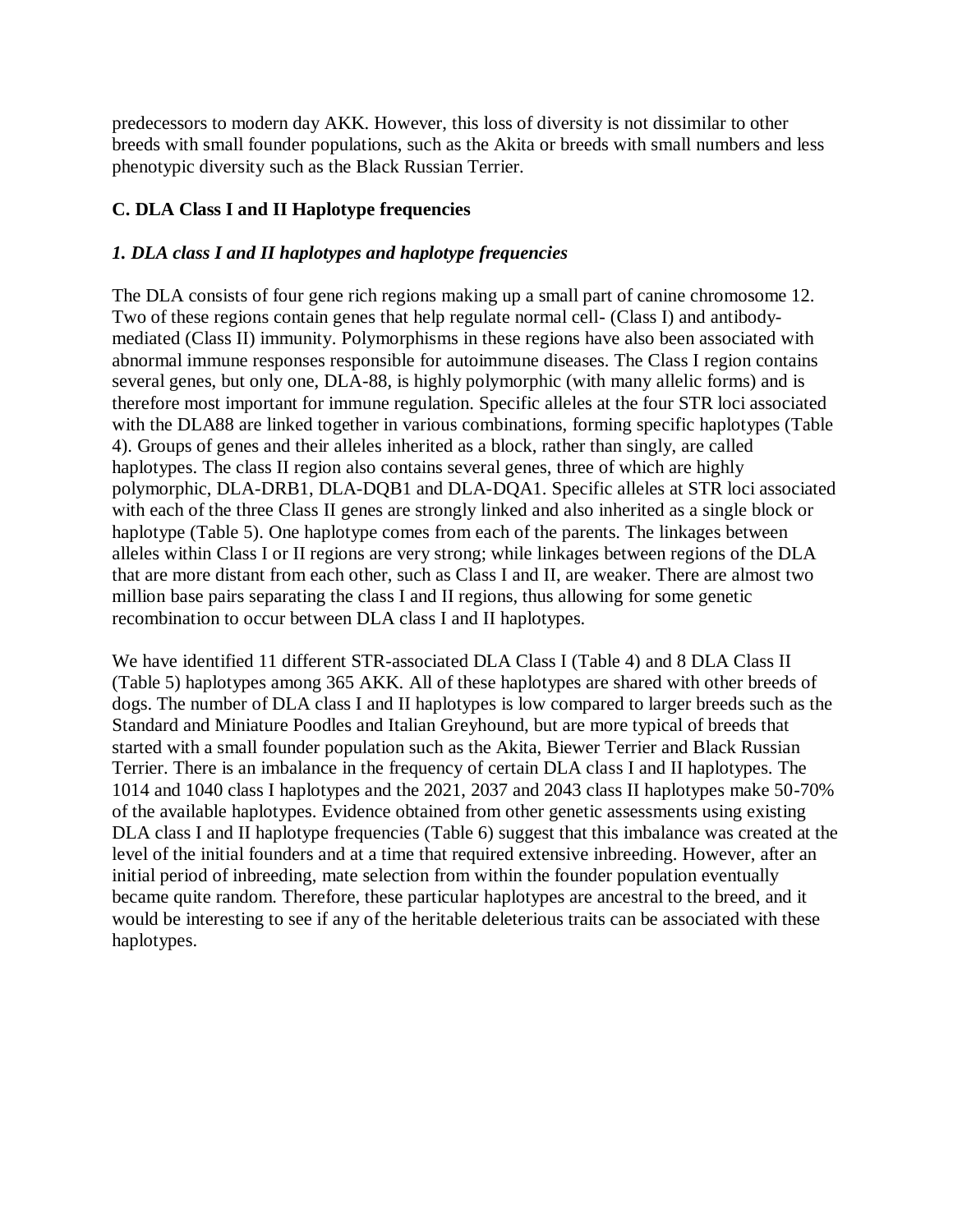| DLA Class I Haplotype Frequencies (Updated Oct 8, 2019) |                  |                          |  |  |  |
|---------------------------------------------------------|------------------|--------------------------|--|--|--|
| <b>DLA1#</b>                                            | <b>STR types</b> | Alaskan Klee Kai (n=540) |  |  |  |
| 1008                                                    | 386 373 289 182  | 0.0611                   |  |  |  |
| 1011                                                    | 376 365 281 180  | 0.0565                   |  |  |  |
| 1014                                                    | 375 373 287 178  | 0.3731                   |  |  |  |
| 1040                                                    | 380 371 277 186  | 0.2157                   |  |  |  |
| 1060                                                    | 380 365 277 183  | 0.0074                   |  |  |  |
| 1061                                                    | 380 365 281 183  | 0.0435                   |  |  |  |
| 1062                                                    | 382 371 277 183  | 0.2157                   |  |  |  |
| 1063                                                    | 382 373 289 182  | 0.0102                   |  |  |  |
| 1064                                                    | 389 375 293 180  | 0.0139                   |  |  |  |
| 1072                                                    | 376 365 277 183  | 0.0019                   |  |  |  |
| 1113                                                    | 382 371 289 182  | 0.0009                   |  |  |  |

**Tables 4 & 5:** DLA Class I & II Haplotype Frequencies

**DLA Class II Haplotype Frequencies (Updated Oct 8, 2019)**

| <b>DLA2#</b> | <b>STR types</b> | Alaskan Klee Kai (n=540) |
|--------------|------------------|--------------------------|
| 2007         | 351 327 280      | 0.0139                   |
| 2012         | 345 322 280      | 0.0602                   |
| 2014         | 339 322 284      | 0.0722                   |
| 2021         | 339 324 268      | 0.2139                   |
| 2037         | 341 327 280      | 0.3731                   |
| 2042         | 341 324 286      | 0.0435                   |
| 2043         | 343 324 296      | 0.2231                   |

## *2. Using standard genetic assessment parameters and DLA class I and II STR allele frequencies to gauge diversity in the entire DLA region.*

Heterozygosity within the DLA region can also be assessed by studying the frequency of the DLA class I and II alleles of the four DLA class I and three DLA class II STR loci (Tables 4, 5), in the same manner as employed with the 33 genomic STR loci. As for genomic STR, low numbers of alleles (or haplotypes in this case) at each STR locus decreases diversity, but it does not necessarily affect heterozygosity. Although the strong linkage that occurs between the 200+ genes and numerous alleles makes heterozygosity assessments with haplotype frequencies less accurate than for genomic STR alleles, they do provide a measure of heterozygosity within the DLA region between individual AKK.

Table 6 shows the standard genetic assessment values using alleles found at each of the 7 STR loci that correlate with the regions of the DLA containing the class I and II genes. There is a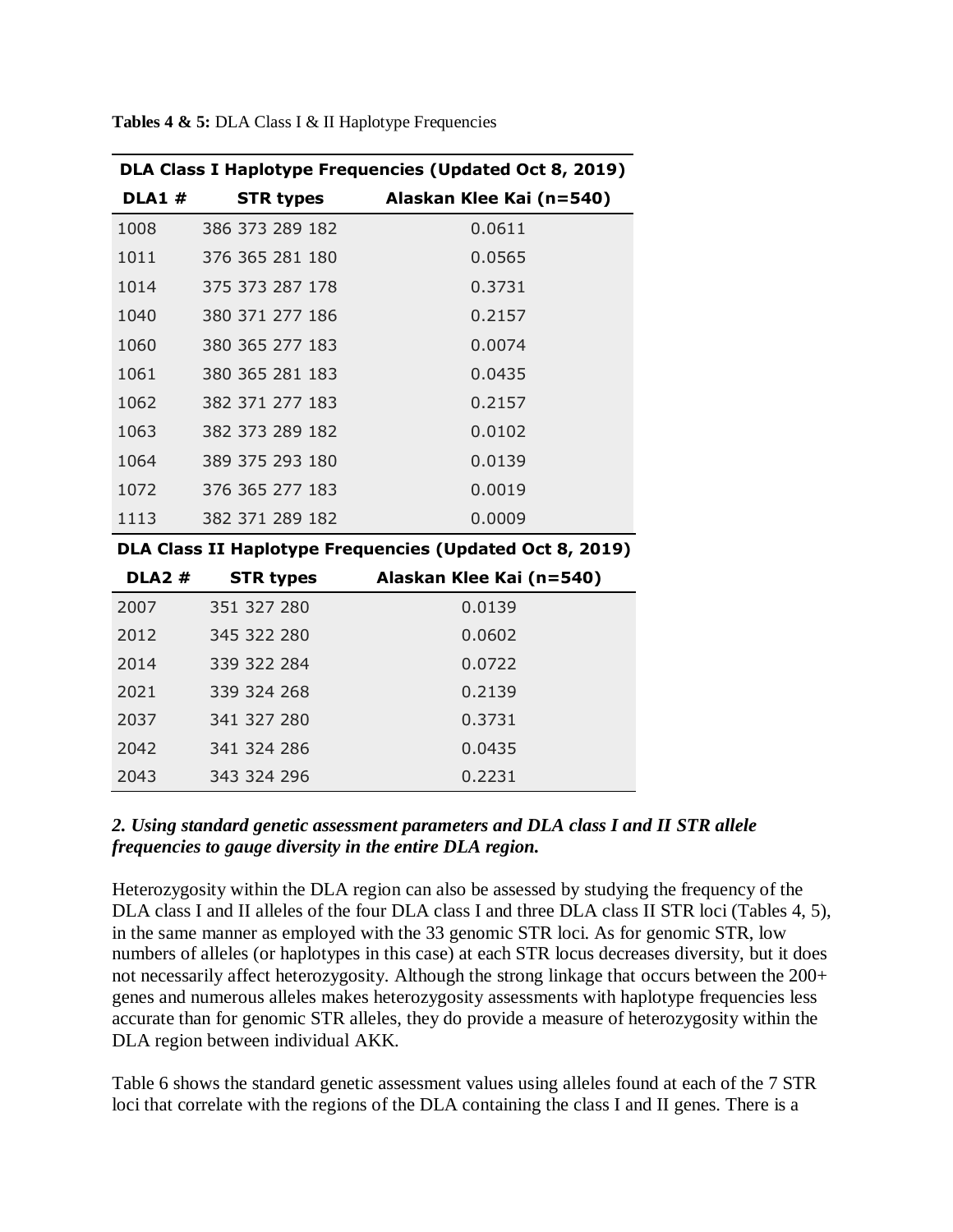tendency for Ne to be closer to Na, suggesting that there is a more balanced usage of DLA alleles. The observed heterozygosity (Ho) is reasonably high (0.655), but the expected heterozygosity is even higher (0.680). This means that alleles in the seven DLA class I and II STR loci are not as close to HWE as were the alleles for the 33 genomic STR loci. This is reflected by a slightly positive F value of 0.025. However, this value is very near to zero, and it appears that the DLA is reasonably heterogenic.

**Table 6:** Standard genetic assessment of the DLA regions using 7 STRs associated with the DLA class I and II regions.

|           | N | Na l                                          | Ne Ho                         | <b>He</b> | F. |
|-----------|---|-----------------------------------------------|-------------------------------|-----------|----|
|           |   | <b>Mean</b> 540 4.714 3.126 0.659 0.672 0.021 |                               |           |    |
| <b>SE</b> |   |                                               | 0.333 0.179 0.022 0.019 0.006 |           |    |

**D. How will you be given the results of DNA-based genetic diversity testing on your dog and how to use it**.

# *1. Certificates listing basic genetic information in pictorial format*

After a sample is submitted for genetic testing, the identity of the dog and owner will be replaced

a



whole.

### *2. What should you do with this information?*

The AKK is a breed that started with a single breeder and gained a personal following. This following has eventually led to breed recognition

and a growing public acceptance. Like other such breeds, genetic diversity started at a low level, but due to the diligence of breeders, that existing diversity has been well maintained through random mate selection. The low level of diversity, both in the genome and in the DLA class I and II regions makes it more difficult to increase breed-wide diversity from within. Nevertheless, DNA testing will identify parents that will yield the most diverse puppies that are possible. Mates should be selected to avoid homozygosity at any genomic loci or DLA class I and II

by a laboratory barcode identifier. This identifier will be used for all subsequent activities and each owner will be provided with a certificate that reports the internal relatedness, genomic STR genotypes and DLA class I and II haplotypes for the dog(s) tested. The internal relatedness value for [the dog beingtested is related to the population](https://www.vgl.ucdavis.edu/services/dog/diversityimages/inbredAKK.png) 

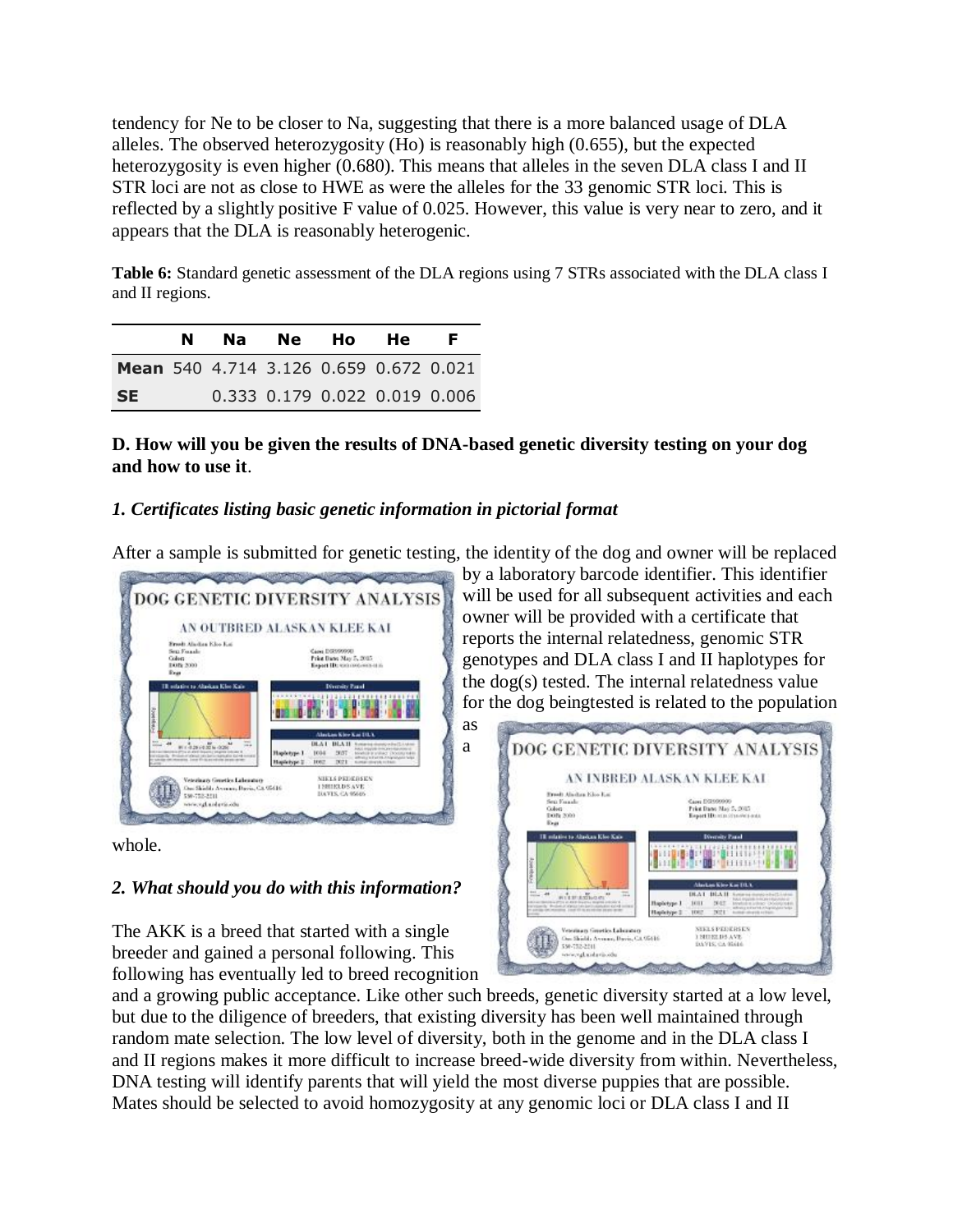haplotype whenever possible. IR values based on the 33 STR loci, coupled with knowledge of DLA haplotypes, can be used to assist in optimum mate selection. However, IR values, because they reflect the unique genetics of each individual, cannot be used as the criteria for selecting ideal mates. Mates with identical IR values may produce puppies significantly more or less diverse than their parents. Conversely, a mating between dogs with high IR values, providing they are genetically different, may produce puppies having much lower IR scores than either parent. A mating between a dog with a high IR value and a low IR value, providing the latter has few alleles and DLA haplotypes in common, will produce puppies much more diverse than the highly inbred parent. Breeders should also realize that a litter of puppies may have a wide range of IR values, depending on the comparative contributions of each of the parents. The more genetically diverse and different the parents, the greater the range of IR values in their offspring. Breeders who do not have access to computer programs to predict the outcome of matings based on IR values of sire and dam can also compare values by manual screening. Potential sires and dams should be first screened for genetic differences in alleles and allele frequencies for the 33 genomic STR loci. Some extra weight should be given to rare vs common alleles. This information is included on all certificates and on the breed-wide data on the VGL website.

## **E. Health problems in AKK that are of a heritable nature**

Limited genetic diversity does not necessarily equate with ill-health, although it certainly makes it more difficult to manage heritable disorders when they start to reach troublesome levels. It is possible to start a breed with a small number of founders, providing that those founders are free of heritable disease traits, either of a complex (polygenic) or simple (usually recessive mutation) genetic basis. The problem is that many of the heritable traits identified in dogs are of a complex nature and are ancestral in even random bred dog populations. Pure breeds are created from random bred populations of dogs that often inhabit the regions from which they evolved. Therefore, they inevitably inherit by descent many of these heritable ancestral disorders, and it is subsequent inbreeding that causes them to be more than an occasional occurrence.

Unfortunately, it does not appear that AKK are free from health problems. As expected, many of these health problems are not unique to AKK, but rather result from heritable traits that are ancestral in dogs and have been inherited by descent from distant ancestors of most modern pure breeds. These deleterious heritable traits occur at relatively low incidence even in genetically diverse populations of dogs but are concentrated by inbreeding. AKK, like many small pure breed dogs, suffer inordinately from hepato-portal shunts, cryptorchidism, umbilical hernias and patellar luxation. Patent ductus arteriosus is a congenital disorder of the heart and is more commonly seen in small breeds. Some congenital heart problems such as mitral valve stenosis are more common in larger dogs. Pyometra is reportedly also problem in the breed.

Several genetic disorders that involve simple mutations, usually of a recessive nature, have been recognized in AKK. These also appear to have been acquired by descent from founding dogs. Severe pancreatitis occurs in AKK, as it does with Yorkshire Terriers and Schnauzers, and may be related to genetic problems such as post-prandial hyperlipidemia, which may involve a single gene mutation. Factor VII deficiency, a form of hemophilia, has been recognized in the breed and is due to a simple genetic mutation that is also common in dogs.